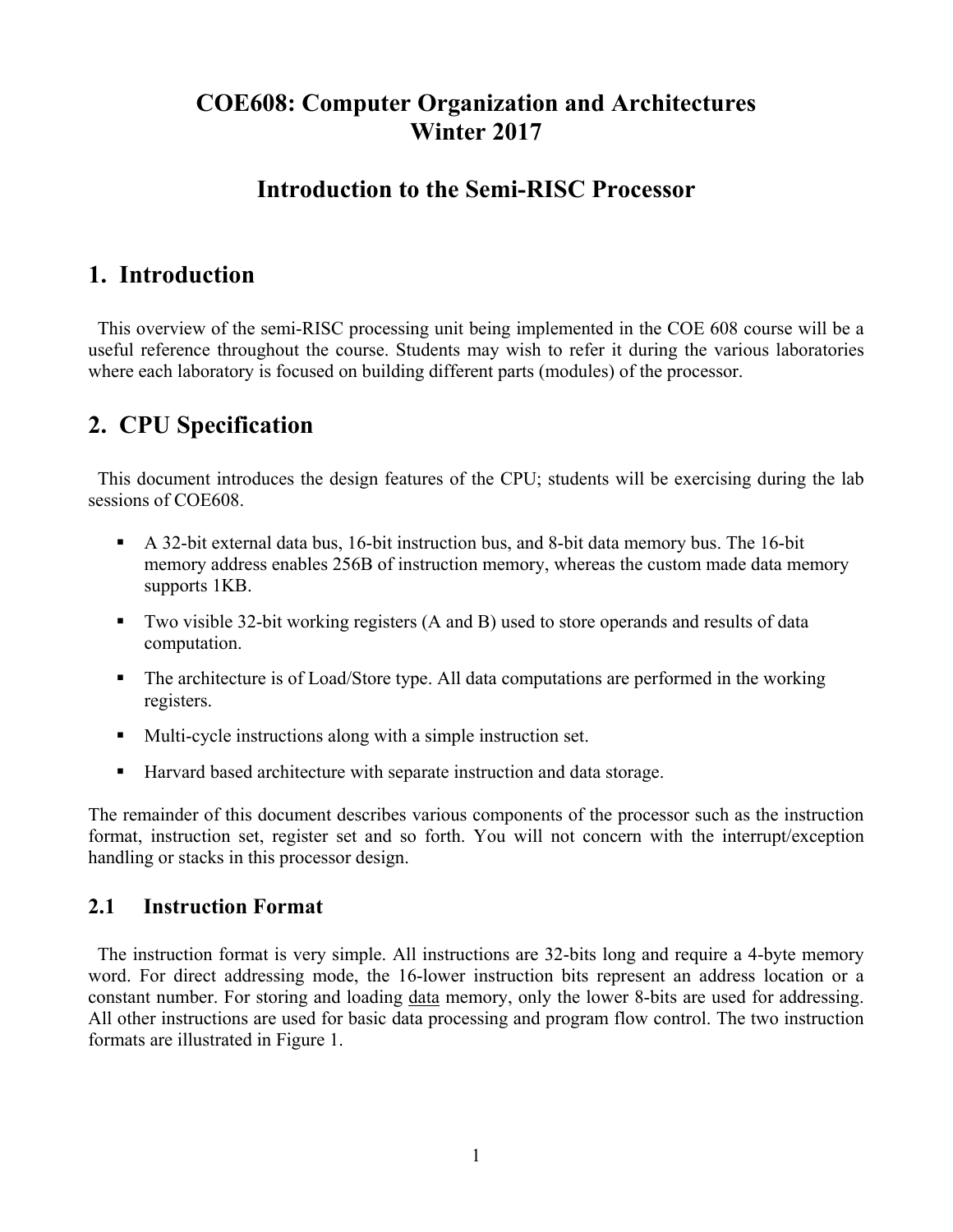| OpCode |       | Not Used |       | Address                                                                                                        |  |  |
|--------|-------|----------|-------|----------------------------------------------------------------------------------------------------------------|--|--|
| 31     | 28 27 |          | 16 15 |                                                                                                                |  |  |
|        | . .   |          |       | the contract the contract of the second contract of the second contract of the contract of the contract of the |  |  |

Memory Addressing Instruction Word

| OpCode |       | <b>Function</b> |       | Not Used |  |
|--------|-------|-----------------|-------|----------|--|
| 31     | 28 27 |                 | 24 23 |          |  |

Data Processing Instruction Word *Figure 1: Instruction Format* 

#### **2.2 Instruction Set**

 The instructions supported by the processor are listed in Table 1 including the instruction mnemonic, function and instruction word. The upper 4 instruction bits IR[31..28] indicate whether the operation is an addressing (or load constant) operation or a data processing operation (all data processing operations have an OpCode of "0111"). In the case of an addressing (ADDRS) operations and immediate (IMM) values, instruction bits IR[15..0] specify the exact value within the instruction. In the case of LUI operation a 16-bit constant at INST[15..0] is loaded into the upper 16-bits of register A. IMM based instructions such as LDAI, ADDI etc will load or propagate the instruction's immediate value into the appropriate registers and signals (i.e. LDAI:  $A \leq IR[15:0]$ ).

#### **2.3 Register Set**

 The processor contains a number of registers used to perform various operations. Some of theses are accessible to the user while others are used to support internal operations. All user visible registers are illustrated in Figure 2



 Registers A and B are 32-bit working registers for data processing. Registers C and Z are 1-bit status registers used to indicate Carry and Zero detect, respectively (typically used in branching operations). The non-visible registers are used for internal operations and they are illustrated in Figure 3. The PC (Program Counter) register is used during instruction execution to specify the address of the next instruction. Register IR (Instruction Register) is used to hold instructions and for instruction decoding.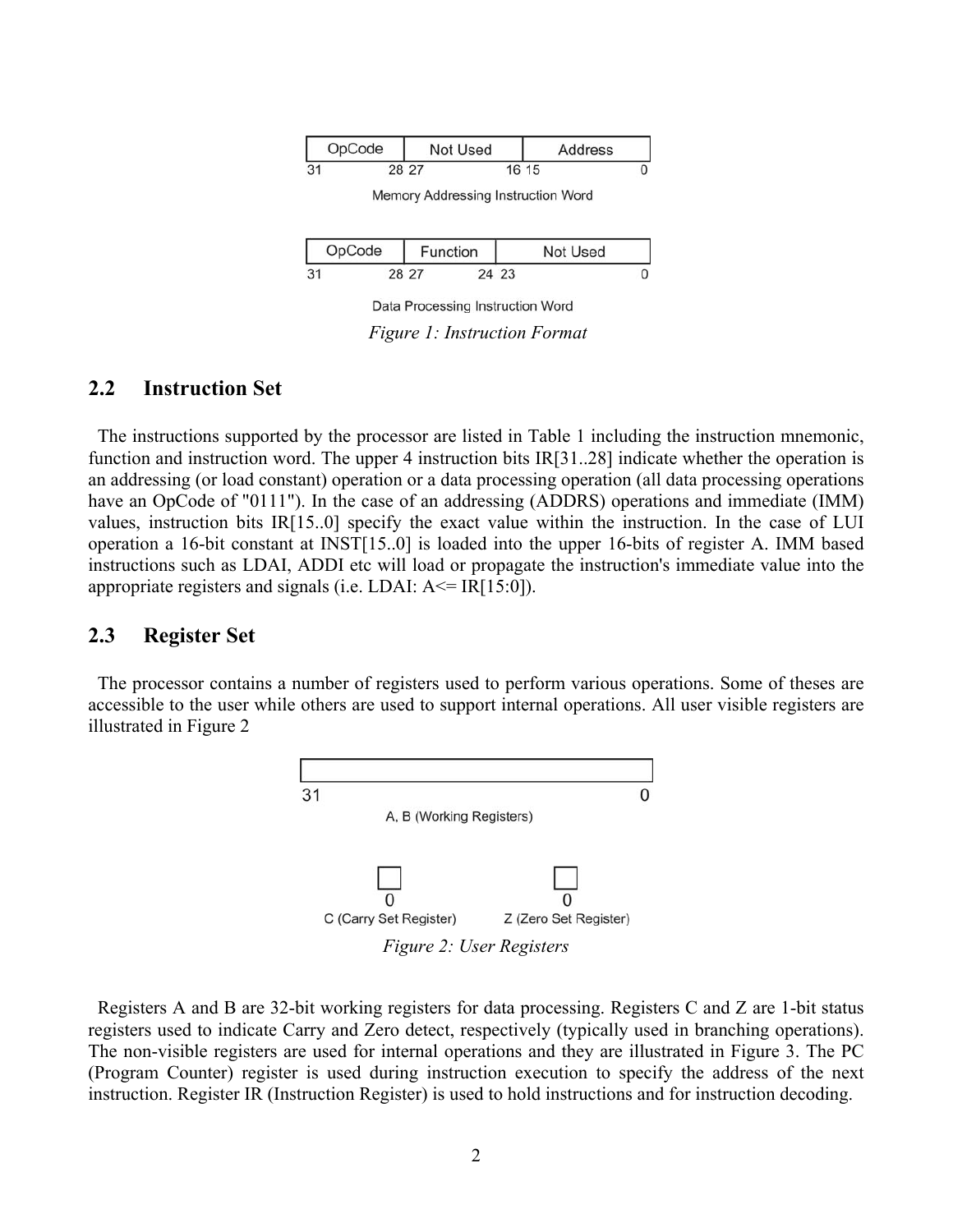| <b>Mnemonic</b> | <b>Function</b>                           | <b>Instruction Word</b> |          |              |
|-----------------|-------------------------------------------|-------------------------|----------|--------------|
|                 |                                           | IR[3128]                | IR[2716] | IR[150]      |
| <b>LDAI</b>     | $A \leq IR[15:0]$                         | 0000                    | X        | <b>IMM</b>   |
| <b>LDBI</b>     | $B \leq IR[15:0]$                         | 0001                    | X        | <b>IMM</b>   |
| <b>STA</b>      | $M[ADDRS] \leq A$ , ADDRS $\leq IR[15:0]$ | 0010                    | X        | <b>ADDRS</b> |
| <b>STB</b>      | $M[ADDRS] \leq B$ , ADDRS $\leq IR[15:0]$ | 0011                    | X        | <b>ADDRS</b> |
| <b>LDA</b>      | $A \leq M[ADDRS]$ , ADDRS $\leq IR[15:0]$ | 1001                    | X        | <b>ADDRS</b> |
| <b>LDB</b>      | $B \leq M[ADDRS]$ , ADDRS $\leq IR[15:0]$ | 1010                    | X        | <b>ADDRS</b> |
| <b>LUI</b>      | $A[31:16] \leq IR[15:0], A[15:0] \leq 0$  | 0100                    | X        | <b>IMM</b>   |
| <b>JMP</b>      | $PC \leq IR[150]$                         | 0101                    | X        | <b>ADDRS</b> |
| <b>BEQ</b>      | IF(A==B) then $PC \le IR[150]$            | 0110                    | X        | <b>ADDRS</b> |
| <b>BNE</b>      | IF(A!=B) then $PC \le IR[150]$            | 1000                    | X        | <b>ADDRS</b> |
|                 |                                           | IR[3128]                | IR[2724] | IR[15.0]     |
| <b>ADD</b>      | $A \leq A + B$                            | 0111                    | 0000     | X            |
| <b>ADDI</b>     | $A \leq A + IR[150]$                      | 0111                    | 0001     | <b>IMM</b>   |
| <b>SUB</b>      | $A \leq A - B$                            | 0111                    | 0010     | X            |
| <b>INCA</b>     | $A \leq A + 1$                            | 0111                    | 0011     | X            |
| <b>ROL</b>      | $A \leq A \leq 1$                         | 0111                    | 0100     | X            |
| <b>CLRA</b>     | $A \leq 0$                                | 0111                    | 0101     | X            |
| <b>CLRB</b>     | $B \le 0$                                 | 0111                    | 0110     | X            |
| <b>CLRC</b>     | $C \le 0$                                 | 0111                    | 0111     | X            |
| <b>CLRZ</b>     | $Z \le 0$                                 | 0111                    | 1000     | X            |
| <b>ANDI</b>     | $A \leq A AND IR[15.0]$                   | 0111                    | 1001     | <b>IMM</b>   |
| <b>TSTZ</b>     | If $Z = 1$ then PC $\leq P C + 1$         | 0111                    | 1010     | X            |
| <b>AND</b>      | $A \leq A AND B$                          | 0111                    | 1011     | X            |
| <b>TSTC</b>     | If $C = 1$ then $PC \le PC + 1$           | 0111                    | 1100     | X            |
| ORI             | $A \leq A$ OR IR[150]                     | 0111                    | 1101     | <b>IMM</b>   |
| <b>DECA</b>     | $A \leq A - 1$                            | 0111                    | 1110     | X            |
| <b>ROR</b>      | $A \leq A \gg 1$                          | 0111                    | 1111     | X            |

*Table 1: Supported Instructions and their Format*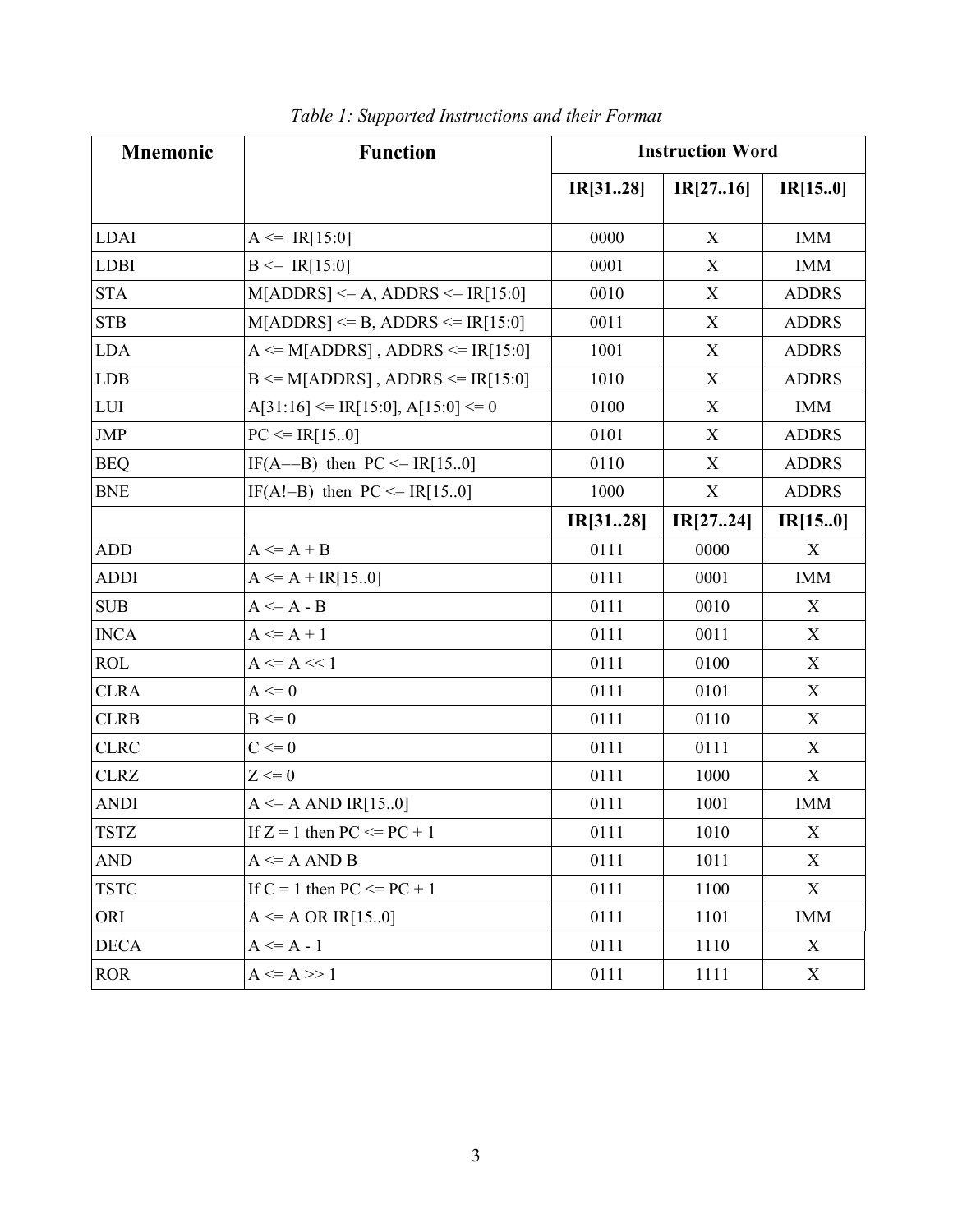

*Figure 3: Internal Registers* 

### **3. Instruction Execution**

 Figure 4 shows an ASM chart for performing each instruction in the instruction set. Each instruction requires 3 clock cycles (denoted as T0, T1, T2 stages) to be completed. These clock cycles correspond to the following operations:

- **T0: Instruction Fetch 1.** The address of the next program instruction is located in the PC. The content of the instruction at address PC is transferred to the IR.
- **T1: Instruction Fetch 2 and Memory Pre-decode.** The PC is incremented to point at the next instruction. Pre-decoding and signal assertions are needed for Load and Store instructions. This is necessary to account for the setup times needed by the data memory.
	- For LDA/ LDB, the en and wen signals must be set here accordingly to start loading the contents of A/B from data memory so that it may be latched in T2.
	- For STA/ STB, the wen and en control signals and MUXES must be asserted in this stage for the setup time needed for the address and data to be stored by T2.

Note: Ensure that the PC is also simultaneously incremented while pre-decoding the memory instructions. Refer to Figure 5 for further details on the data memory enable states.

**T2: Instruction Decode & Execute**. The instruction is decoded here by examining the contents of IR. IR[31..28] bits will indicate the type of instruction (address versus data). IR[15..0] are also transferred to RED, PC or LZE in preparation for an load/store, addressing, or load immediate operation respectively. The actual execution of the operation is also performed here.

 For LDA/LDB, ensure that the proper MUX and register signals are asserted to latch the data coming from memory. For STA/STB, make sure that the MUX signals continue to be asserted for correct hold times for storing to memory.

The above instruction sequence repeats indefinitely.